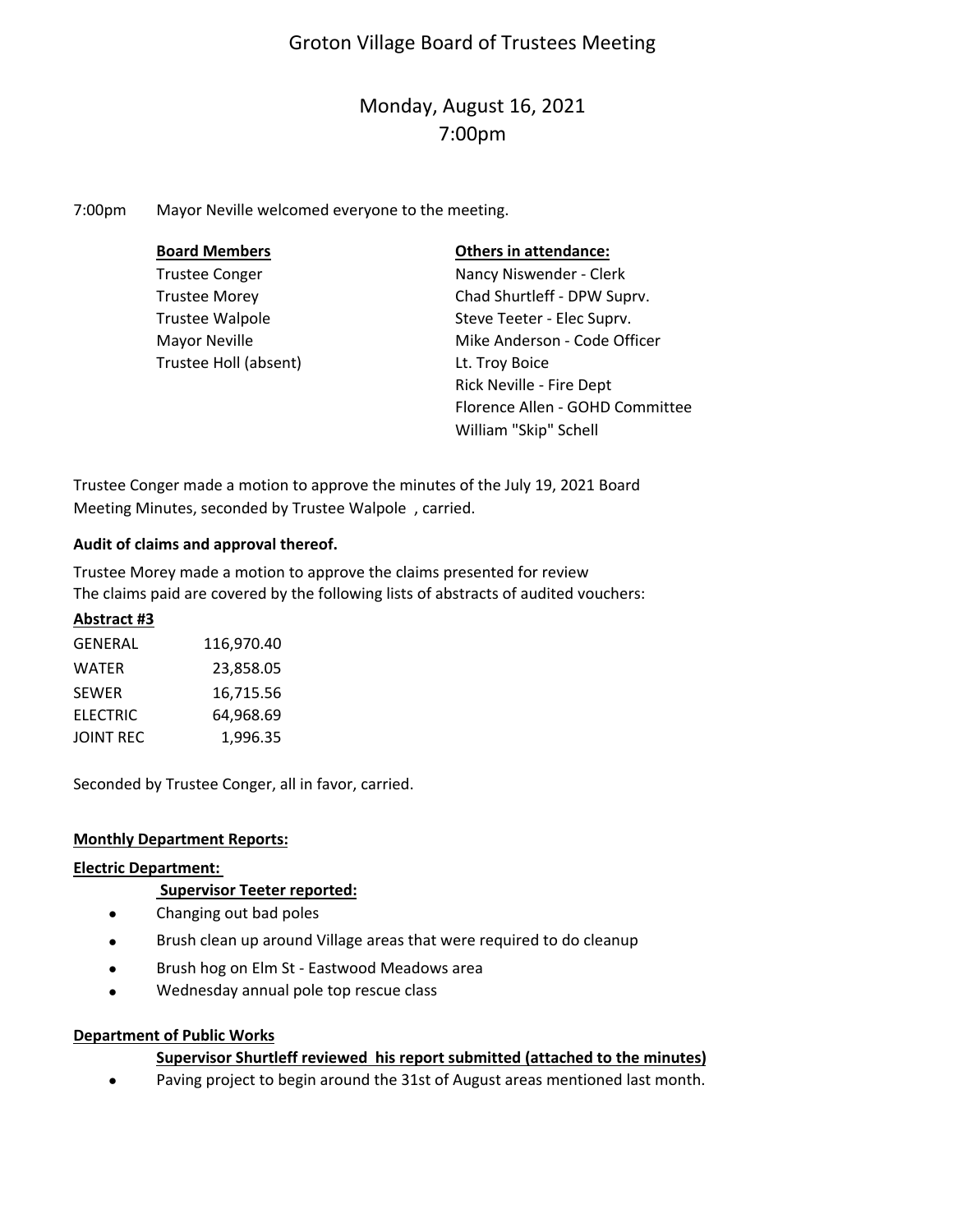## **Waste Water Treatment Plant**

## ∙ **Trustee Walpole Reported:**

 $\bullet$ Sludge has been being kept to a minimum

#### **Police Department**

## **Lt. Troy Boice Reported**

- $\bullet$ We have received some complaints of Tractor Trailers on Spring Street. We need to look at our ordinance to see if it needs to be changed.
- $\bullet$ Looking for a replacement car to replace one that has been being repaired several times.
- $\bullet$ Getting ready for Groton Olde Home Days.

#### **Fire Department**

#### **Chief Ben Nelson reported:**

- $\bullet$ New Application received for Averie Roberts to join the Citizens Hook and Ladder Company. Motion to approve their application made by Trustee Conger, seconded by Trustee Walpole, all in favor carried.
- $\bullet$ New Ambulance 851 is in service.
- $\bullet$ Fire Department cooking for summer concerts and Olde Home Days.
- $\bullet$ The new tanker that was purchased should be here in a week.

## **Code Enforcement**

#### **Officer Andersen Reported:**

| Code Activity: | Estimated Cost of Work to be               |               |  |              |
|----------------|--------------------------------------------|---------------|--|--------------|
|                |                                            | done:         |  | Permit Fees: |
|                | 25 Building Permits                        | $$560,182$ \$ |  | 2,014.00     |
|                | 28 Window & Roofing Permits                | $$205,944$ \$ |  | 972.00       |
|                | 42 Fire Safety Inspections                 |               |  | 1,757.00     |
|                | Total Income to Offset Code Office to Date |               |  | 4,743.00     |

- $\bullet$ Conger Inn has been sold.
- $\bullet$ Burger Shack has opened up.
- $\bullet$ He has received some complaints on Toolan property on Peru Rd. He is working with him to get the area cleaned up.
- $\bullet$ Request to have hotel inspection done was denied until the area has been cleaned up.
- $\bullet$ 101 Cayuga St ‐ DeMatteo sprinkler completed.
- $\bullet$ C&D assembly ‐ final inspection completed and certificate to be issued.
- $\bullet$ Discussion on weeds vs gardens and how to differentiate.

## **Joint Recreation**

## **Trustee Conger reported:**

Trustee Conger noted there was no Joint Rec meeting this month.

#### **Groton Youth Commission**

#### **Trustee Conger reported:**

Trustee Conger reported the GYS April Report from Nick Wager (attached to these minutes)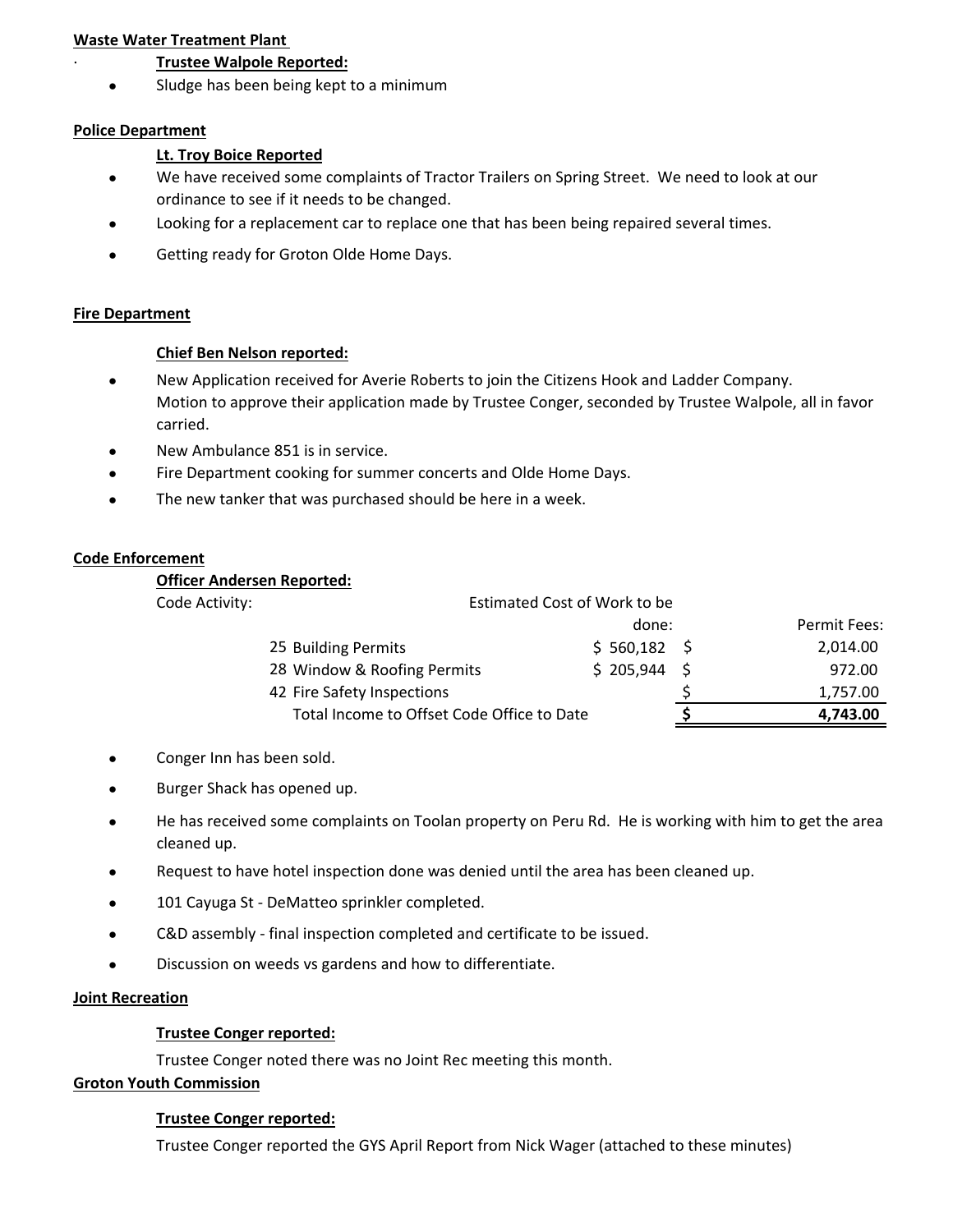## **Public Hearing**

7:15pm The regular meeting was temporarily suspended and Mayor Neville opened the Public Hearing on Local Law #3 ‐ Opting out of Licensing and establishing retail cannabis dispensaries and on‐site cannabis consumption establishments with the Village of Groton.

Clerk Niswender read the Notice of Public Hearing.

Trustee Conger made a motion that the Local Law No. 3 of 2021, " Opting out of Licensing and establishing retail cannabis dispensaries and on‐site cannabis consumption establishments with the Village of Groton" be adopted, and upon roll call:

Trustee Conger voted "aye", Trustee Morey voted "aye", Trustee Holl voted "absent", Mayor Neville voted "aye". Trustee Walpole ‐ "aye"

The resolution was duly declared adopted. (Type II Action under SEQR.) Trustee made a motion to close the public hearing at 7:20pm, seconded by Trustee Conger, carried.

## **Action Items**

- $\bullet$ Trustee Conger made a motion to adopt a resolution to approve a Quitclaim Deed to return the abandoned Merchant Street back to the owners Rick and Michelle Stewart. , seconded by Trustee Walpole, all in favor, carried.
- $\bullet$ Trustee Morey made a motion for approval of Groton Old Home Days Parade Permit, Saturday, August 28, 2021, seconded by Trustee Walpole , all in favor, carried.
- $\bullet$ Trustee Conger made a motion for approval of 23rd Annual Groton Labor Day 5K ‐ September 6, 2021, seconded by Trustee Morey, all in favor, carried.

## **Presentation & Discussion Items**

- $\bullet$ Florence Allen gave a presentation on the 2021 Groton Olde Home Days Event. Tentative maps were handed out. Most areas are the same as past years. Magic show, pony rides, carnival, American Legion concert & food, BMX Show on Main St. Music group and vendors in parking lot behind Graves Memorial. Lt. Boice requested a central location be noted for any information or lost child areas. They will select an area and let the police department know.
- $\bullet$ Some Complaints that the Gazebo has some broken boards. Suprv., mentioned that they repair annually and they will check on it.
- $\bullet$ A discussion on Village properties and sidewalks. William "Skip" Schell discussed the letter he sent in on concerns of properties and sidewalks. We will look into a process of how to handle this. We will begin focusing on the areas that have been brought up with concerns.

At 7:55pm Mayor Neville made a motion to go into Executive Session to discuss real estate property and a specific employee concern., seconded by Trustee Conger, carried.

At 8:24pm Trustee Walpole made a motion to return from executive session, seconded by Trustee Conger, carried.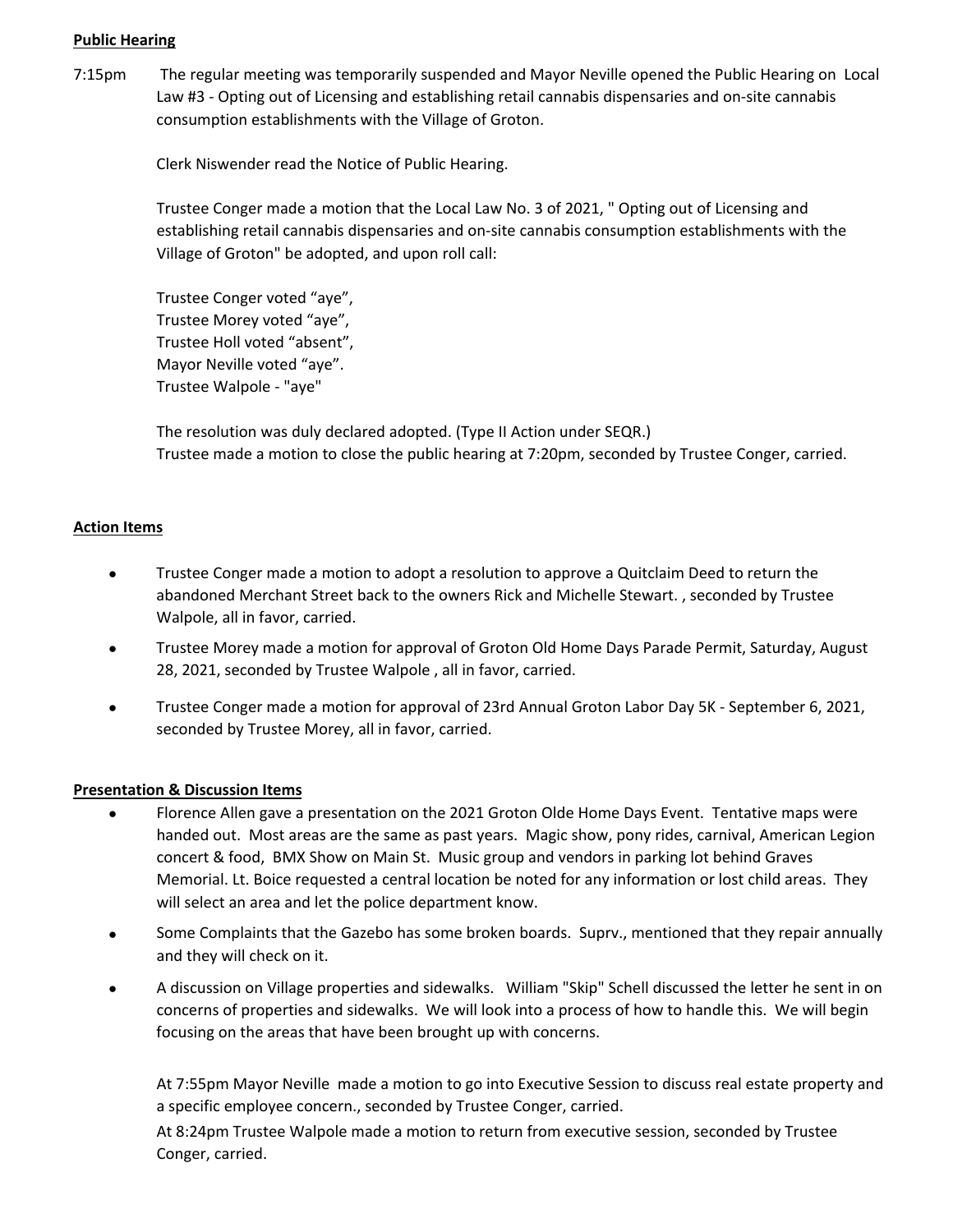- $\bullet$ Trustee Morey made a motion to accept the Purchase Offer from Old Chatham Sheepherding Creamery LLC. for the property #308.-1-1.7, seconded by Trustee Walpole, all in favor, carried.
- $\bullet$ Trustee Conger made a motion to approve the Community Development loan request from Lee Shurtleff once the Loan Committee has all of the required documentation and has approved, seconded by Trustee Morey , all in favor, carried.

8:30pm Trustee made a motion to adjourn.

Respectfully submitted,

Village Clerk‐Treasurer/Administrator Nancy Niswender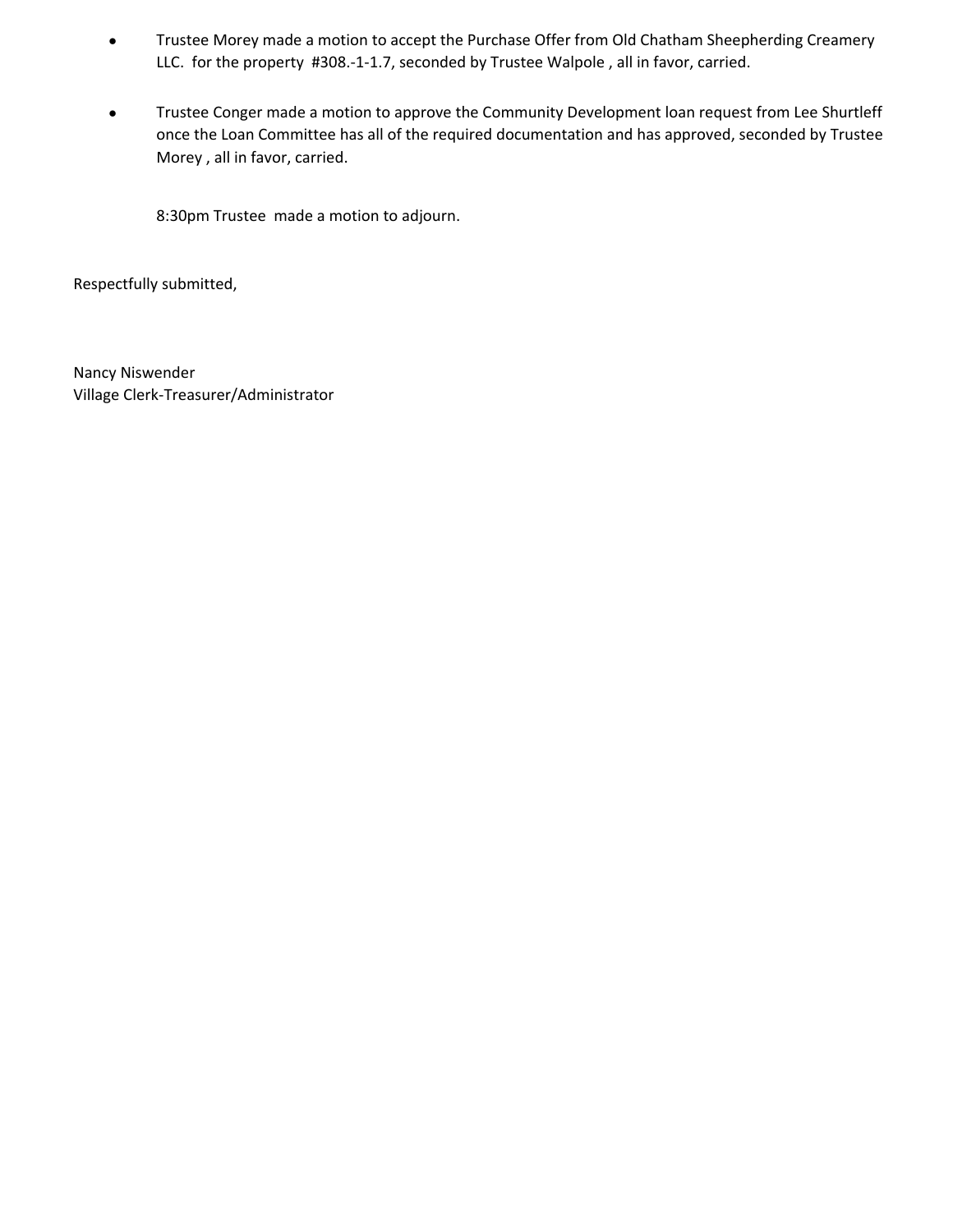*Program Manager*  Nick Wagner

*Cornell Cooperative Extension Coordinator*  Shelley Lester Athena Steinkraus, Asst. Coordinator

*Tompkins County Youth Services*  Kate Shanks-Booth Meghan Lyons

*Youth Representative*  Emma Kennett

# **Groton Youth Commission**  143 Cortland St, Groton, NY 13073

*Chair*  Glenn E. Morey

*Vice Chair*  Elizabeth T. Conger

*Board Members*  Kristin Prugh Kayla Esparza Pegi Ficken Brian Klumpp Sara Knobel Maria Montreuil

## **Meeting Minutes August 4, 2021**

The August 4, 2021, meeting of the Groton Youth Commission was called to order by Vice Chairman Elizabeth Conger at 7:05 PM via Zoom. Members present were Elizabeth Conger, Vice Chairman; Board members: Pegi Ficken, Kayla Esparza, Program Manager Nick Wagner, Meghan Lyons, Coordinator of Community Youth Services and CCE Coordinator Shelley Lester, CCE Extension Assistant Coordinator Athena Steinkraus, Youth Representative Noah McCormick, Youth Representative Emma Kennett. Maria Montreuil, Brian Klumpp, Sara Knobel and Glenn Morey, Chairman were excused. Susan Bishop, representative from the Groton School Bard has been replaced by Board member Kristin Prugh. **Secretary's Minutes:** 

June 2, 2021 minutes having been distributed via email were approved on a motion by Pegi Ficken and seconded by Emma Kennett, motion carried.

#### **Report: Nick Wagner:**

#### **Summer Day Camp is full swing for the second month.**

 There have been between 31 and 40 children registered each week for camp. The first week was concentrated on Nurturing Relationships and Accepting Differences. The following weeks emphases were on Time Travel, Nature and the Olympics. Then Pirates, Superheroes and Managing Feelings. Week 4 Themes were Mission Impossible, Under the Sea and Again the Olympics. Nick has had 12 Youth Workers coordinated through the County. These are 16–18-year-old youngsters. They are working 20-25 hours per week. One of them is buying new glasses with her earnings. Something that her parents did not have the ready money available. The Sciencenter has been there 2 times and Dan the Snakeman also visited. The campers have swim lessons daily and visits to the library each week. Parents have been great about any changes that have had to been made regarding schedules of pick-up times, etc.

**Report: Shelley Lester**: Shelley presented the budget report for the year to date. Everything is running right on track.

**Report: Athena Steinkraus**: Presented the Sumer Camp financial report. Things look good there, as well.

**Report: Kate Shanks-Booth:** Introduced a TCYSD report format. This is a standardized report that will go to all community Youth Services Commissions/Councils monthly. By doing this, each municipality will receive the same information at the same time.

#### **New Business**: None

Meeting adjourned at 7:24 PM on a motion by Kayla and seconded by Emma.

Our next meeting is September 1, 2021 @ 7:00PM

 Elizabeth Conger, Vice Chair